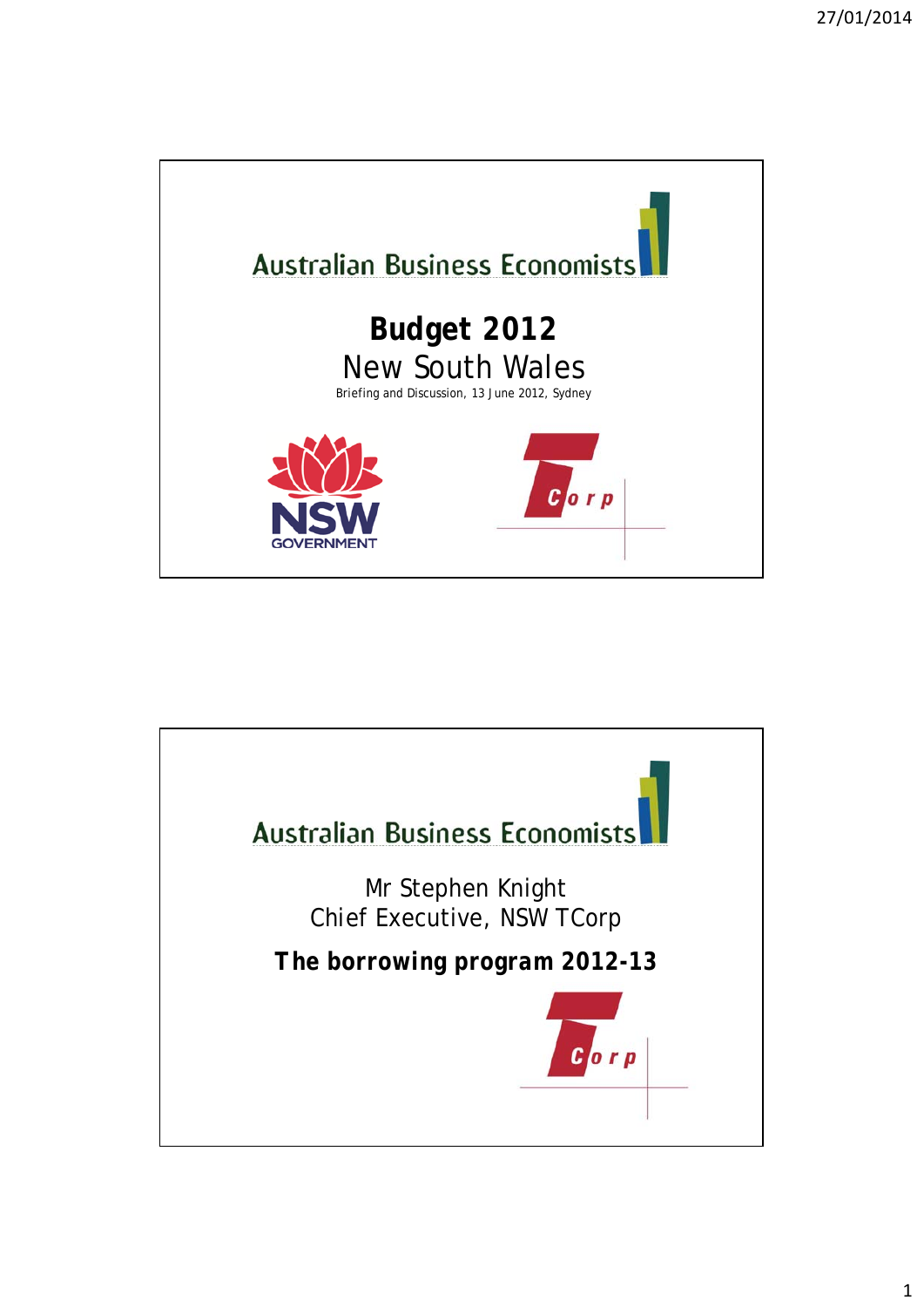

| $C$ orp                                                                                                               |                                   | <b>FY13 Annual Borrowing Programme</b> |                                 |                                   |
|-----------------------------------------------------------------------------------------------------------------------|-----------------------------------|----------------------------------------|---------------------------------|-----------------------------------|
| <b>Forecast funding</b><br>need for FY13 of<br>\$10.7bn, to meet<br>new client<br>borrowing and the<br>refinancing of | (A\$ Billion)                     | 2011/12<br><b>Budget</b>               | 2011/12<br><b>June Forecast</b> | 2012/13<br><b>Budget Forecast</b> |
|                                                                                                                       | New Lending to Clients            | 4.0                                    | 4.5                             | 7.6                               |
|                                                                                                                       | Projected Maturities              |                                        |                                 |                                   |
|                                                                                                                       | Long Term                         | 6.0                                    | 6 <sub>0</sub>                  | 0.5                               |
| maturities.                                                                                                           | Short Term                        | 3.2                                    | 3.2                             | 3.6                               |
|                                                                                                                       | Pre-funding                       | (3.0)                                  | (3.0)                           | (1.0)                             |
|                                                                                                                       | <b>Funding Requirement</b>        | 10.2                                   | 10.7                            | 10.7                              |
|                                                                                                                       | Projected Funding to 30 June 2012 |                                        | 11.7                            |                                   |

**New South Wales Treasury Corporation** 4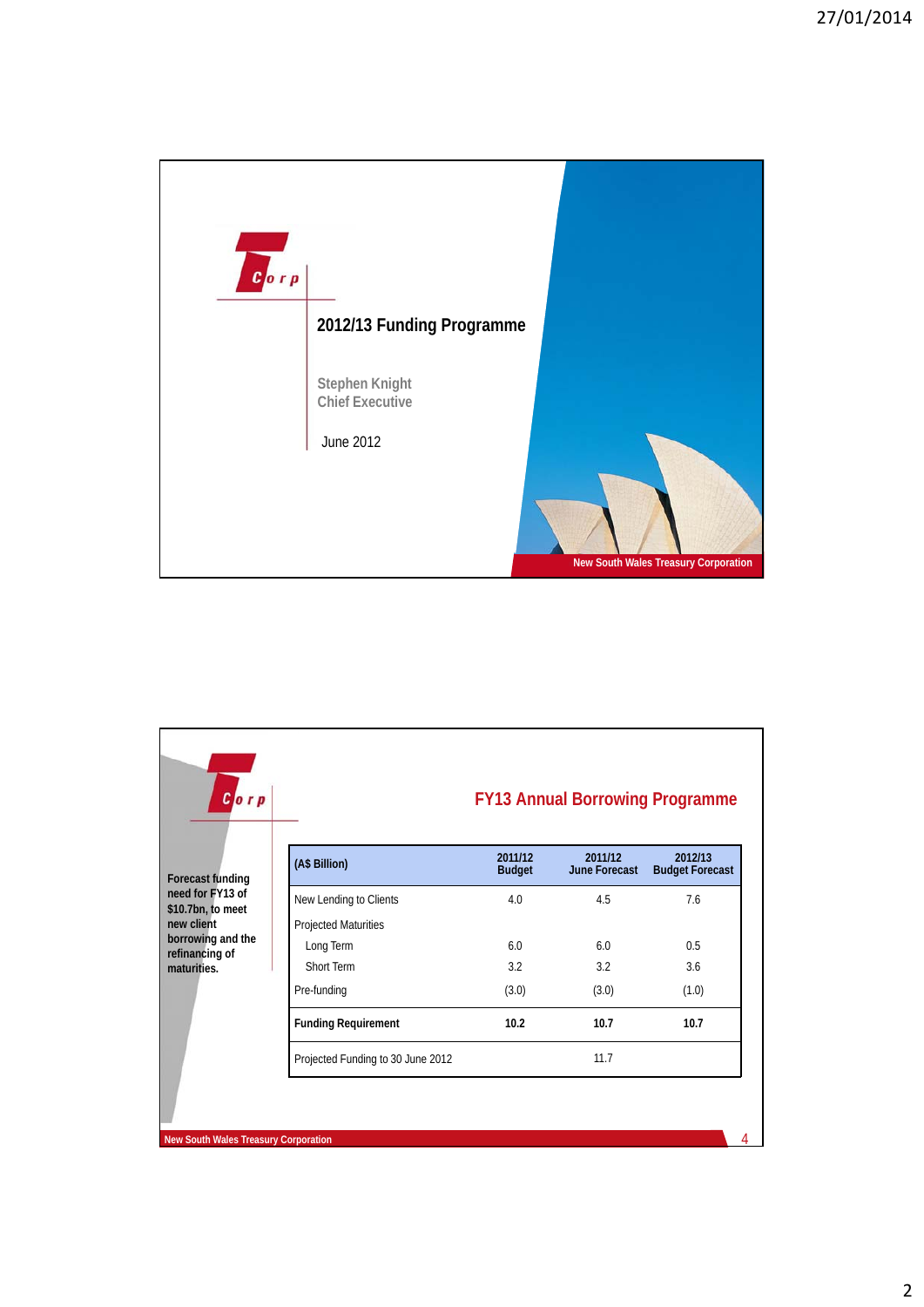

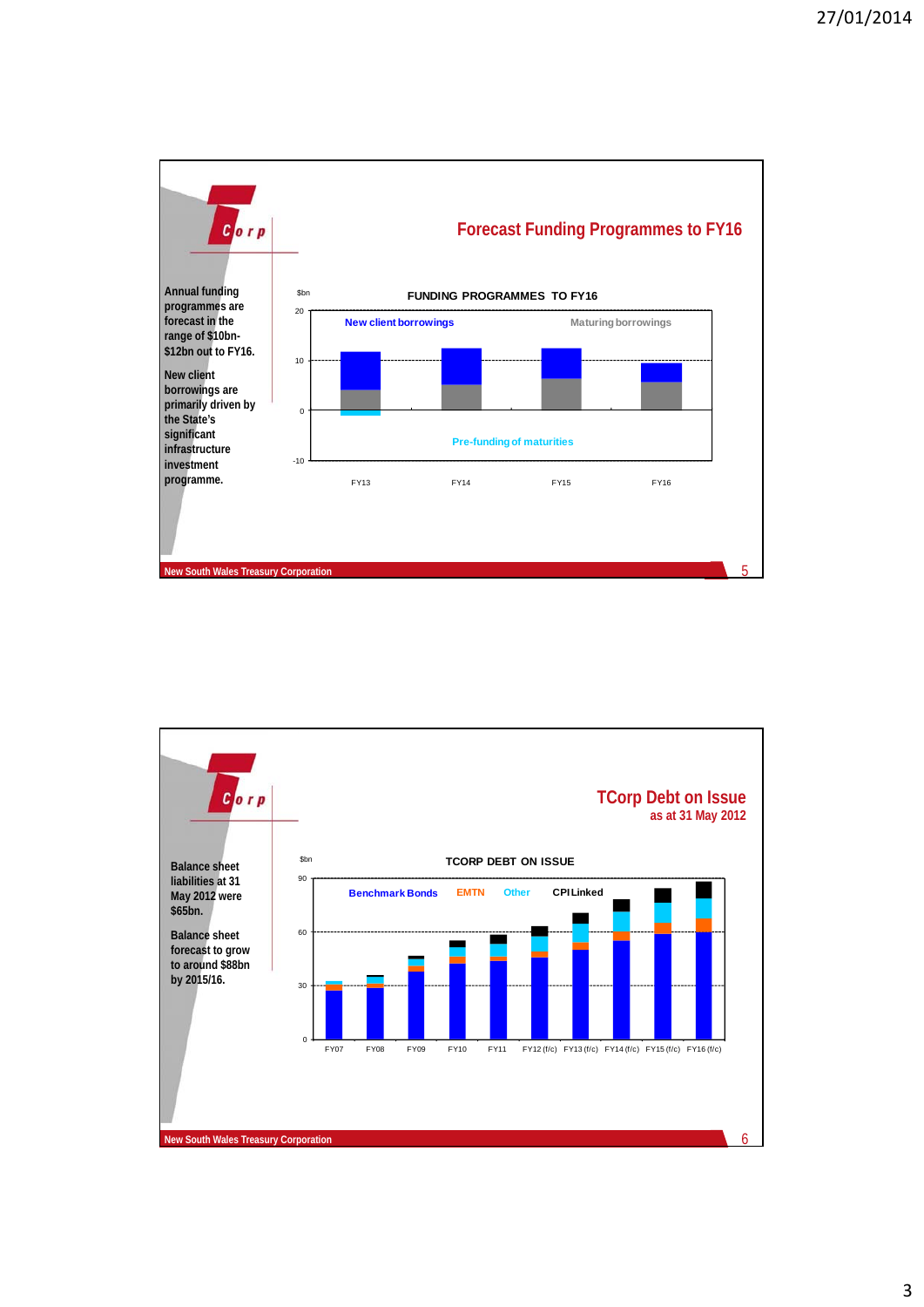7

| Gorp                                                                 |                                                                      |                                                                                  | <b>Sources of Funding</b> |
|----------------------------------------------------------------------|----------------------------------------------------------------------|----------------------------------------------------------------------------------|---------------------------|
| <b>TCorp will respond</b><br>to changing market<br>conditions as it  | <b>Funding Source</b>                                                | <b>Projected Funding to</b><br>30 June 2012<br>\$bn                              | Range for FY13<br>\$bn    |
| looks for funding<br>opportunities in                                | <b>Benchmark Bonds</b>                                               | 8.6                                                                              | $5.0 - 7.0$               |
| <b>FY13.</b>                                                         | Capital Indexed Bonds                                                | 0.5                                                                              | $0.5 - 1.5$               |
| These estimates<br>reflect an ongoing<br>commitment to a<br>range of | Non-Benchmark Bonds*                                                 | 0.6                                                                              | $0.5 - 1.5$               |
|                                                                      | Promissory Notes/ECP**                                               | 2.0                                                                              | $2.0 - 4.0$               |
|                                                                      | Total                                                                | 11.7                                                                             | 10.7                      |
| programmes and<br>investors.                                         | ** Promissory Note and ECP expected outstandings as of 30 June 2013. | * Non-Benchmark Bonds include EMTN, other Offshore Programmes and Waratah Bonds. |                           |

**New South Wales Treasury Corporation**

 $c_{\text{orp}}$ **TCorp Funding Developments Matching the duration of borrowing clients' loans TCorp's funding**  – Long dated issuance strategy **strategy seeks to**  – TCorp's average maturity of debt on issue approaching 7 years **closely align with Maintaining liquidity through large benchmark bond lines the NSW Government's**  – TCorp issued new 2017, 2022 and 2024 bond lines during FY12 **commitment to**  – Nominal Benchmark bond outstandings over \$45 billion **maintaining the AAA credit rating.**– FY12 has been the highest turnover year on record; benchmark bonds turned over around 4 times **-** Diversity of funding – Inflation linked issuance increased to over \$5 billion in outstandings 8 **New South Wales Treasury Corporation**

## 4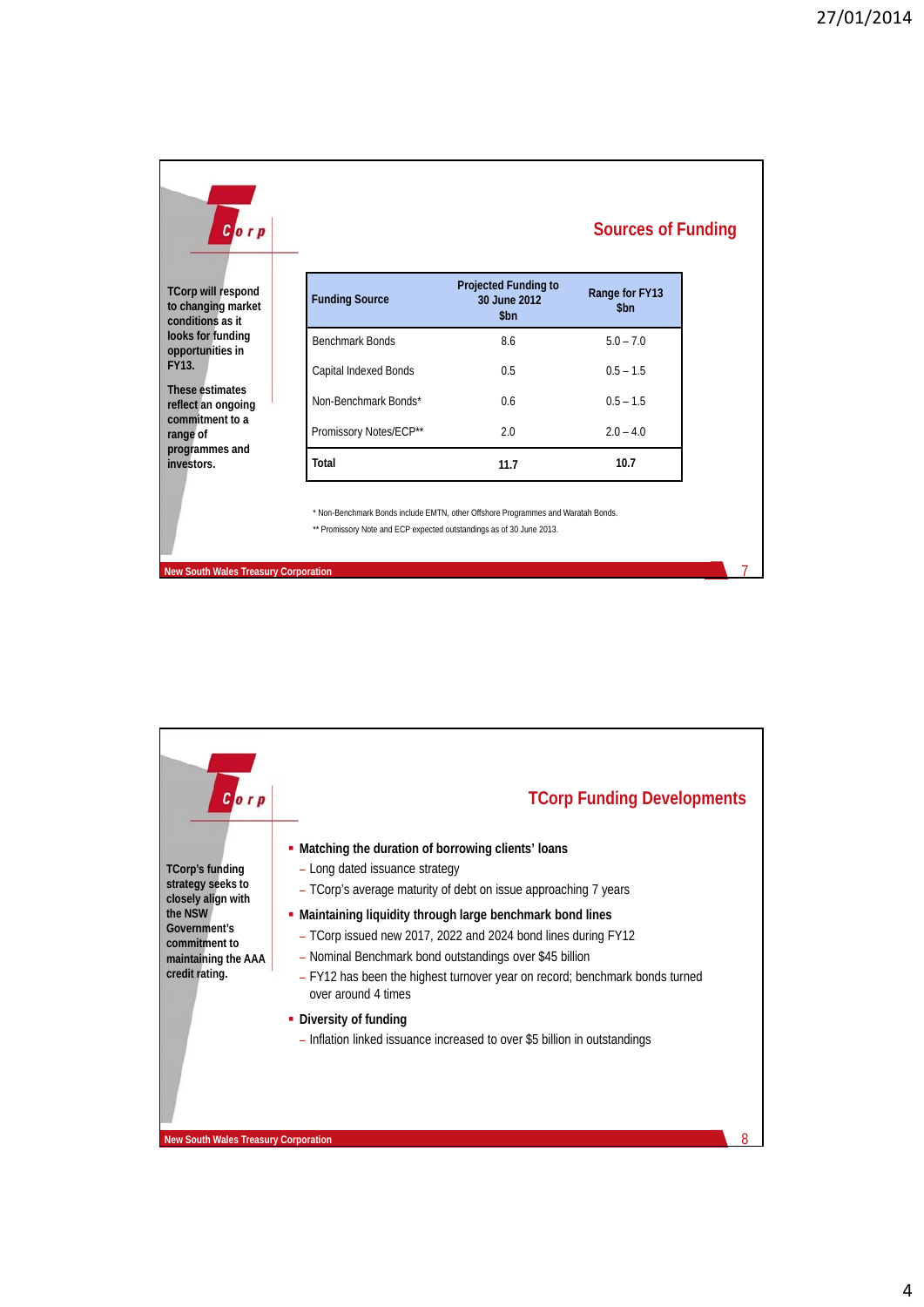

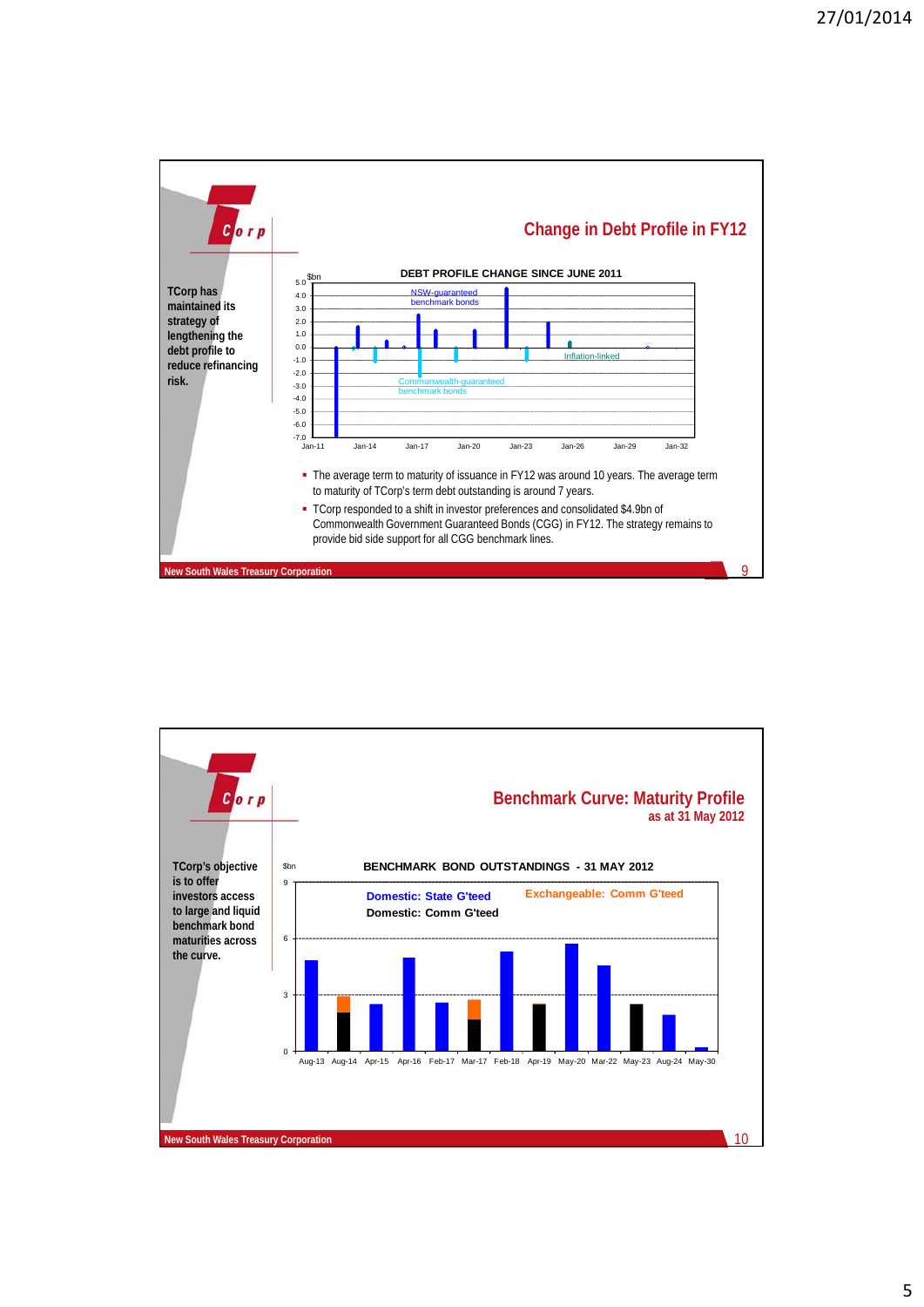| $C$ orp                               |                  |        |                      | <b>CPI Linked Funding Programme</b>                                 |  |
|---------------------------------------|------------------|--------|----------------------|---------------------------------------------------------------------|--|
| TCorp is a<br>committed issuer        | <b>Maturity</b>  | Coupon | <b>Issue</b><br>\$bn | • Outstandings now total \$5.2bn                                    |  |
| - funding is used<br>by a range of    | 20 November 2020 | 3.75%  | 1.60                 | • Issuance strategy:                                                |  |
| borrowers,                            | 20 November 2025 | 2.75%  | 2.65                 | - Regular quarterly issuance maintained                             |  |
| including clients<br>in the regulated | 20 November 2035 | 2.50%  | 0.97                 | - Potential placements in response to<br>identified investor demand |  |
| utility sector.                       | <b>Total</b>     |        | 5.22                 |                                                                     |  |
|                                       |                  |        |                      |                                                                     |  |